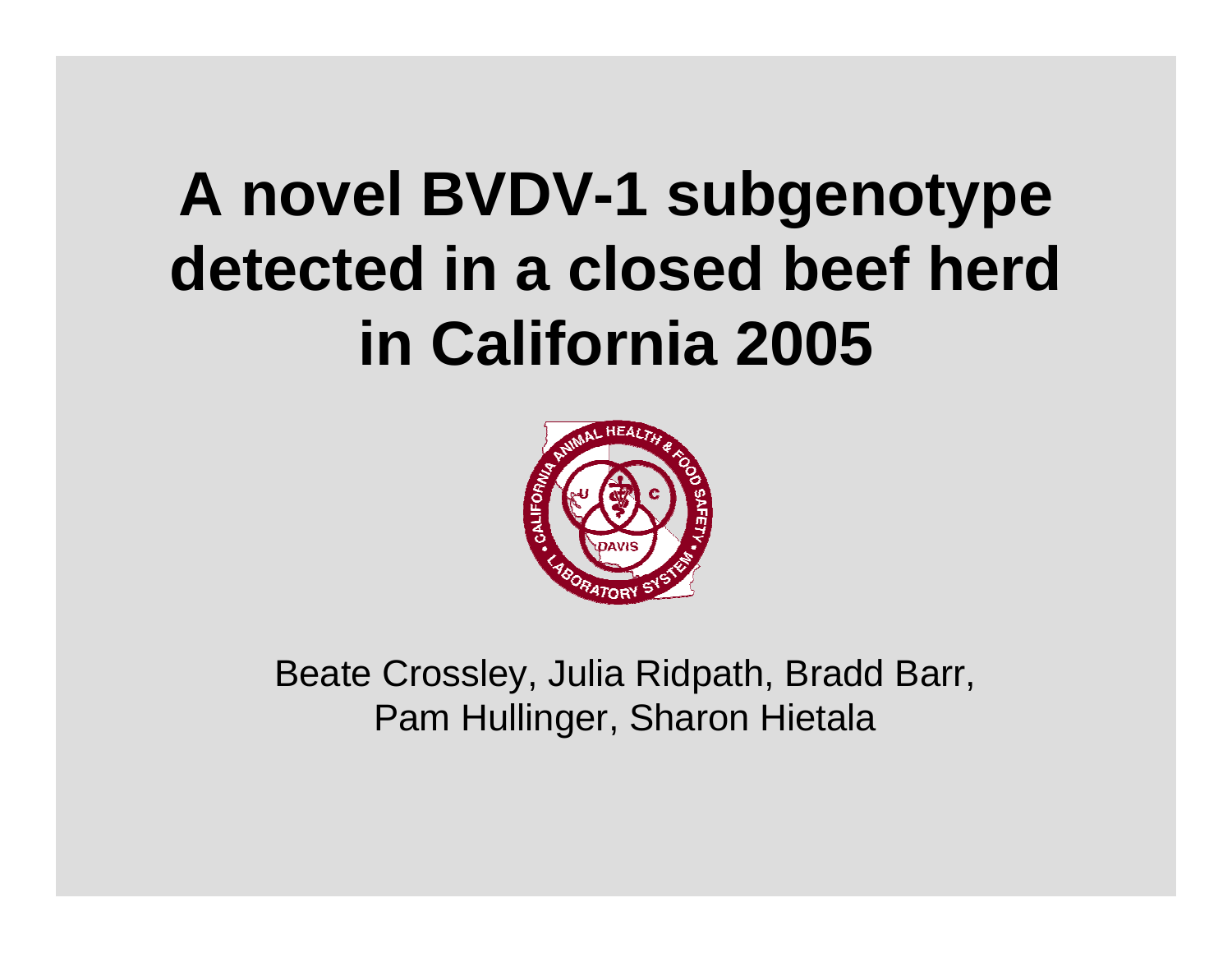## **Quasispecies**

$$
n_i' = \sum_j w_{ij} n_j \quad , \text{ where}
$$
  

$$
w_{ij} = A_i q_{ij} \quad , \text{ and } \quad \sum_j q_{ij} = 1
$$

M. Eigen and P. Schuster, *The Hypercycle: A Principle of Natural Self-Organization* (Berlin: Springer, 1979).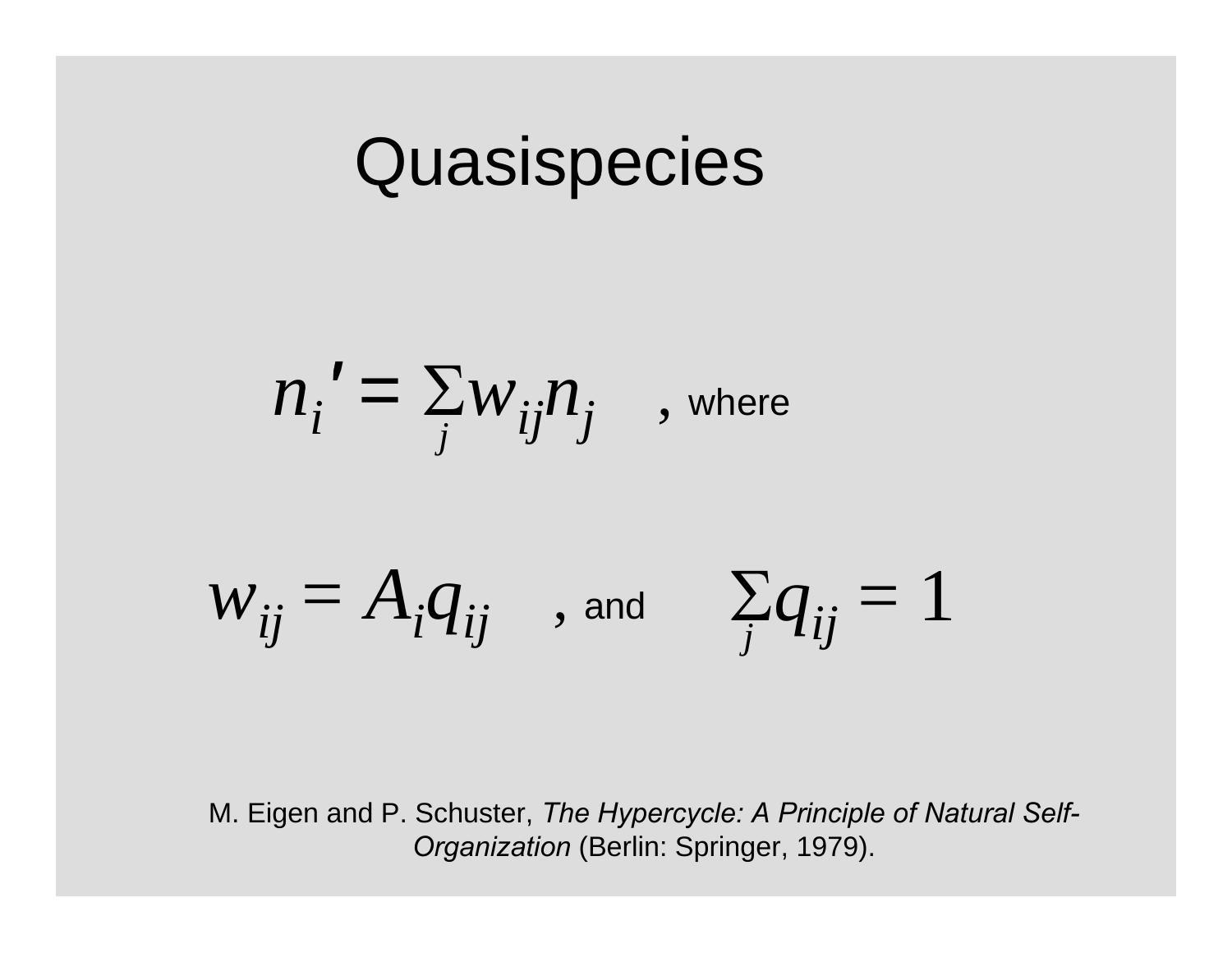

J. Ridpath, Biologicals 31 (2003) 127-131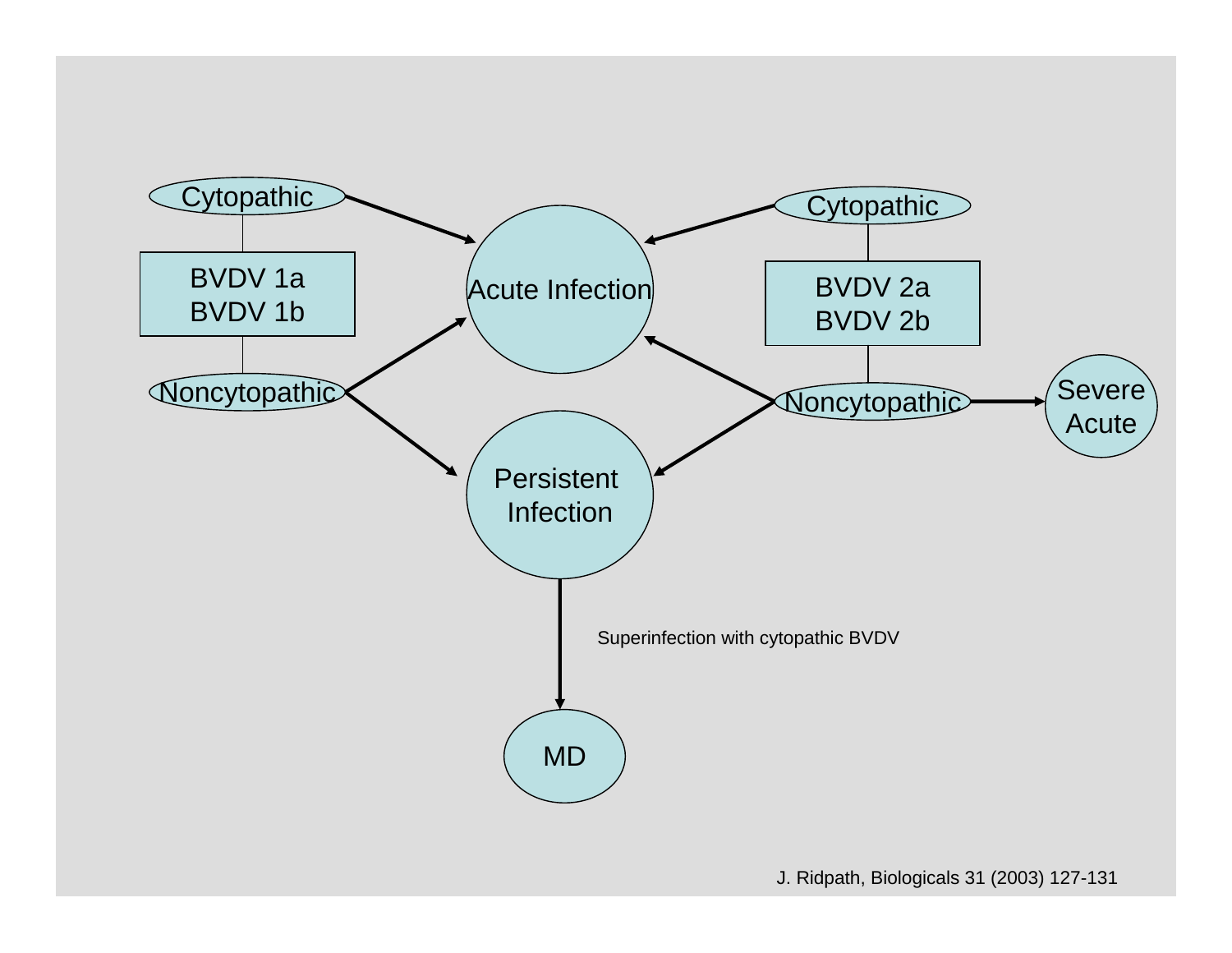### **CAHFS' BVDV Diagnostic**

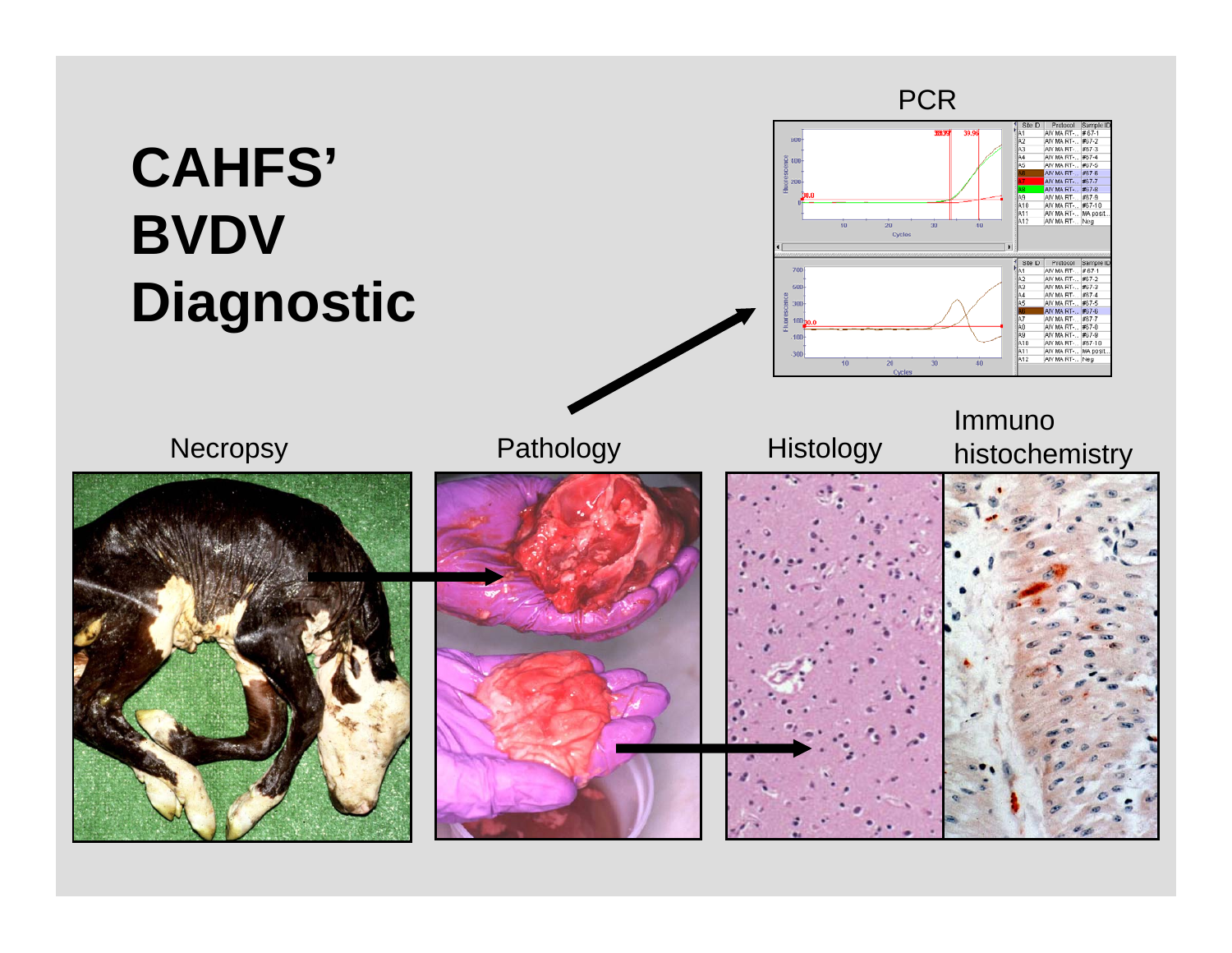#### **Advantages of qRT PCR**

**1.Sensitivity 2.Specificity 3.Fast TAT**





#### **CAHFS' qRT PCR BVDV:**

- **Primer (Virology 1994. 205:66-74)**
- **Probe (CAHFS, 2000)**
- **Assay control system**
- •**Electrophoresis gel**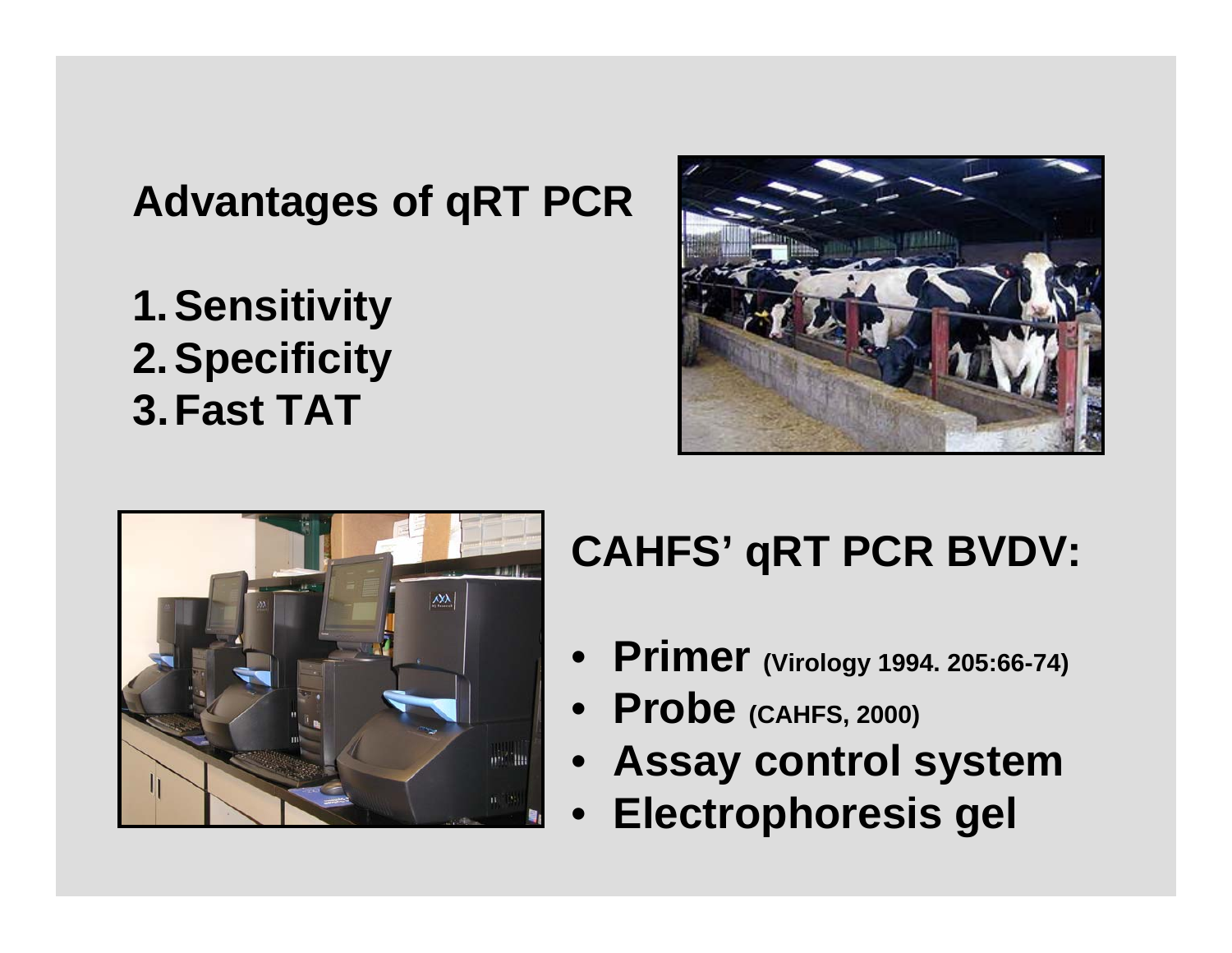## **BVDV proficiency panel**

- 4 laboratories
- •Volunteer base
- 16 samples
	- 12 blood samples
	- 4 tissue sam ples
- European style
	- –Different extraction method
	- Different primer/probe
	- Different protocol
	- –Std PCR/real time PCR

|                | Lab A    | Lab B    | Lab <sub>C</sub> | Lab D    |
|----------------|----------|----------|------------------|----------|
| EDTA#1         | positive | positive | positive         | positive |
| EDTA#2         | negative | negative | negative         | negative |
| EDTA#3         | positive | positive | positive         | positive |
| EDTA#4         | positive | positive | positive         | positive |
| EDTA#5         | positive | positive | positive         | positive |
| EDTA#6         | negative | negative | negative         | negative |
| EDTA#7         | positive | positive | positive         | positive |
| EDTA#8         | positive | positive | positive         | positive |
| EDTA#9         | positive | positive | positive         | positive |
| <b>EDTA#10</b> | positive | positive | positive         | positive |
| <b>EDTA#11</b> | negative | negative | negative         | negative |
| <b>EDTA#12</b> | positive | positive | positive         | positive |
| tissue#1       | negative | negative | negative         | negative |
| tissue#2       | negative | negative | negative         | negative |
| tissue#3       | positive | positive | positive         | positive |
| tissue#4       | positive | positive | positive         | positive |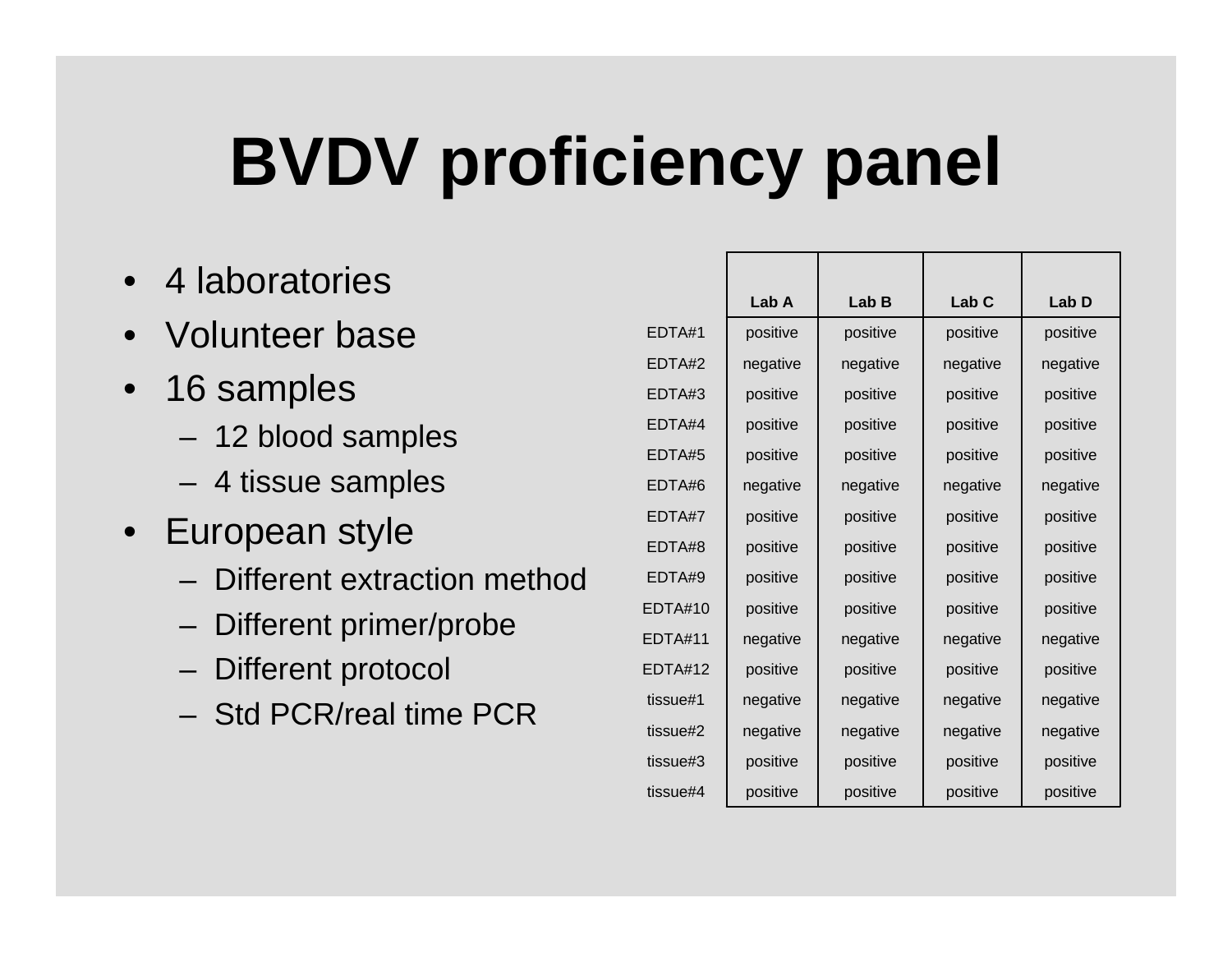## **History**





Sunday Wednesday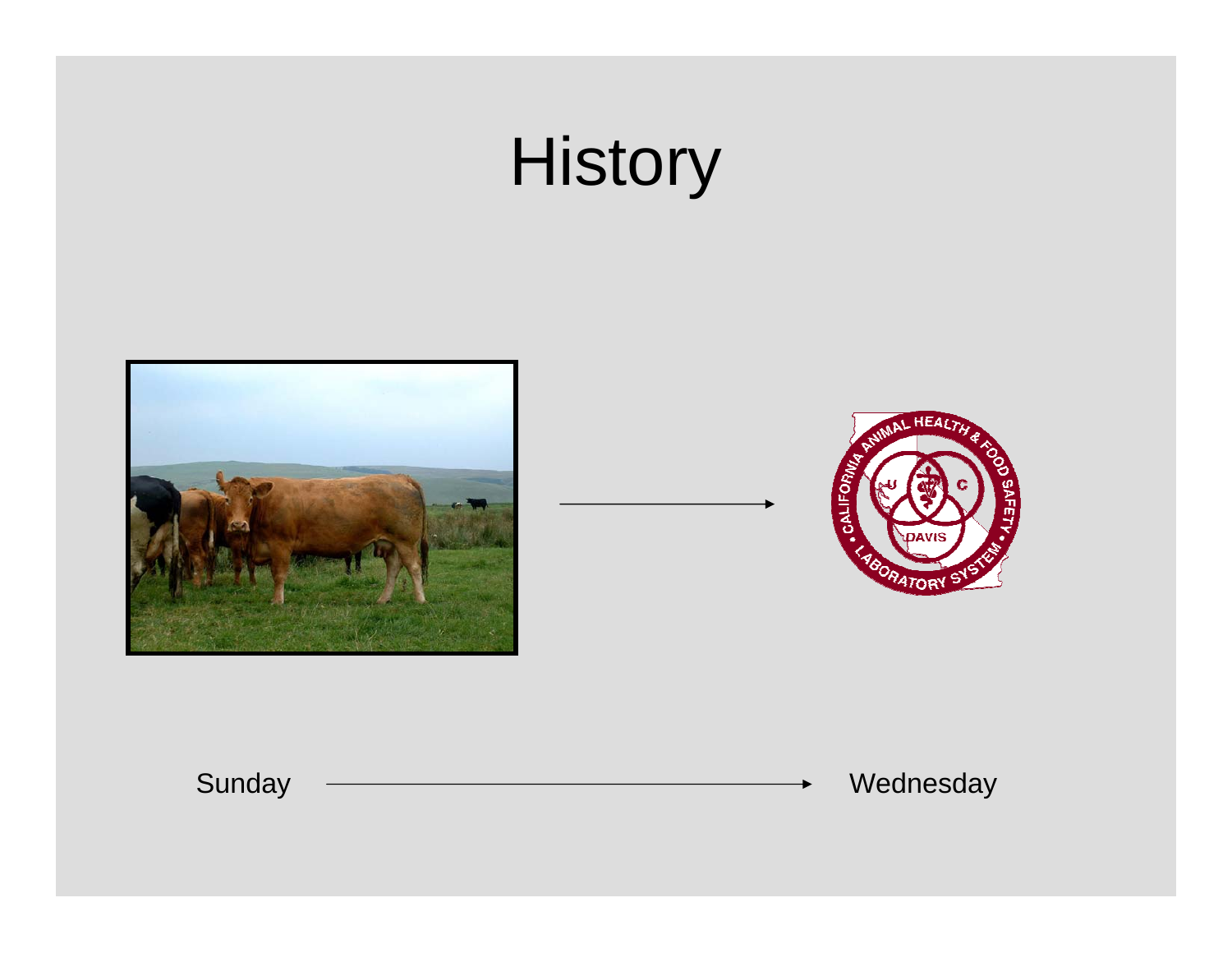# Pathology

- Mild multifocal epithelial necrosis and ulceration in
	- esophagus
	- abomasal mucosa
	- Intestine



- FA: neg/weak
	- BioResearch, polyclonal 1:30
- Immunohistochemistry
	- MAB 15.c.5, Dr Amy Glase, 1:20

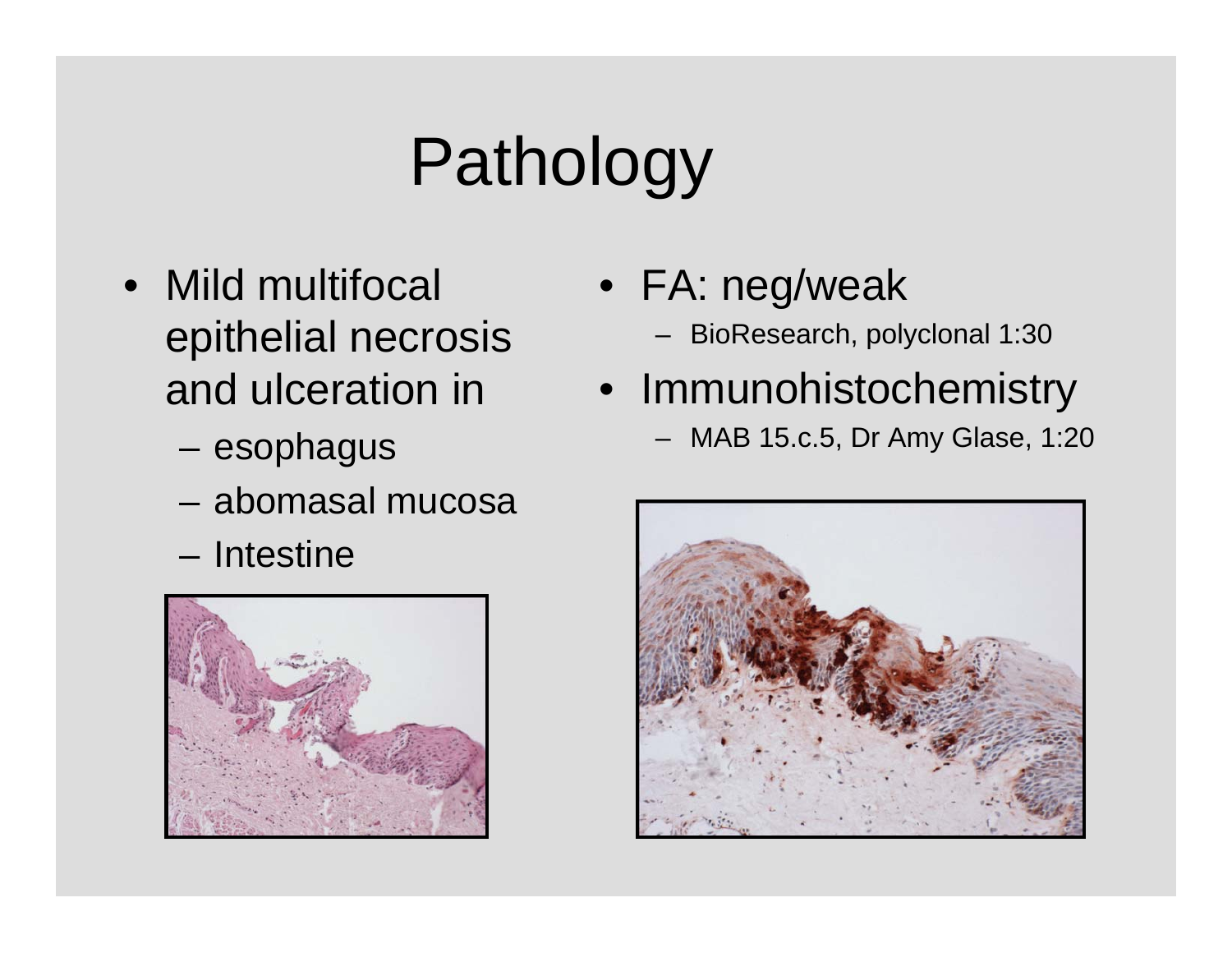## RT PCR results (spleen tissue)

qRT PCR

#### Electrophoresis: :

#### negative positive



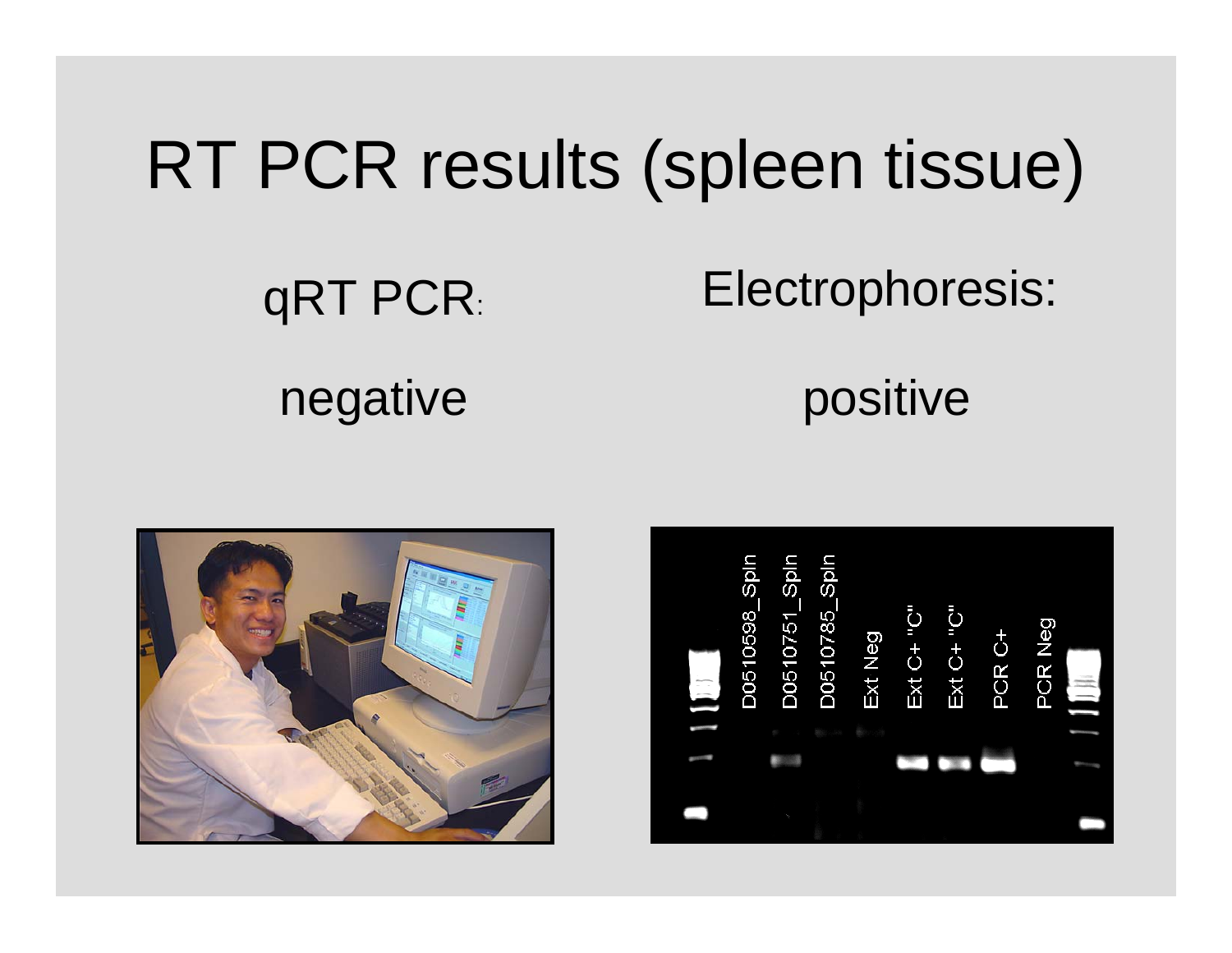## BVDV Sequencing

- BVDV-1 sequence
- •GenBank
	- Japanese Isolate
	- –South African Isolates grouped as BVDV-1c
- 28 bp deletion
- •2 mismatches in probe binding region

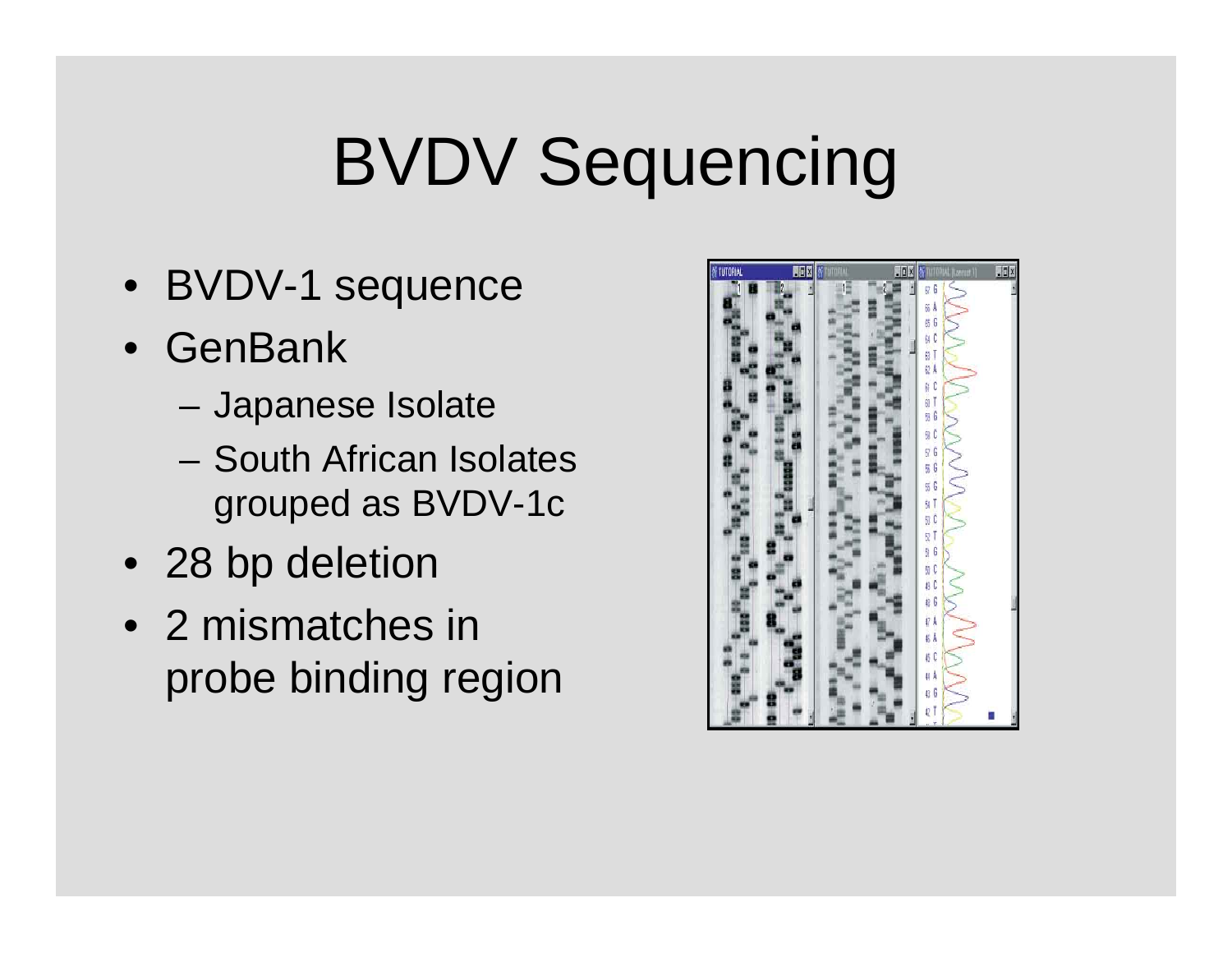| Country          | <b>BVDV1</b>         |  |
|------------------|----------------------|--|
|                  | subgenotypes present |  |
| Austria          | b, d, f, g, h        |  |
| Germany          | a, b, c, d, f, g     |  |
| <b>Italy</b>     | b, d, e, f, h        |  |
| UK               | a, b, i              |  |
| Slovenia         | b, d, f, g           |  |
| Spain            | b, c, h              |  |
| India            | b                    |  |
| <b>Australia</b> | $\mathbf C$          |  |
| U.S.A.           | a, b                 |  |

Vilcek et al, Prev Vet Med 72 (2005)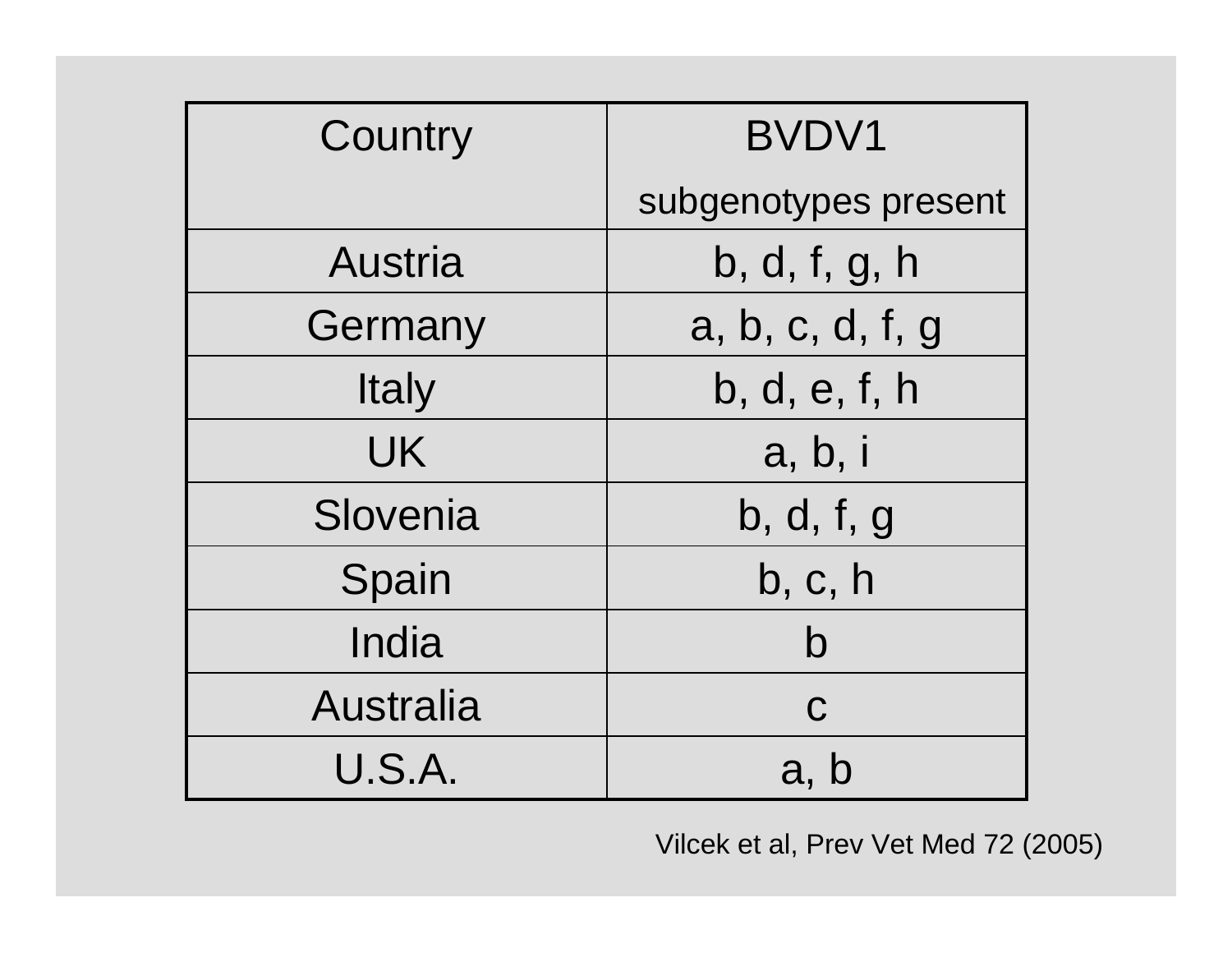#### **BVDV1 subgenotypes based on comparison of 5' UTR**

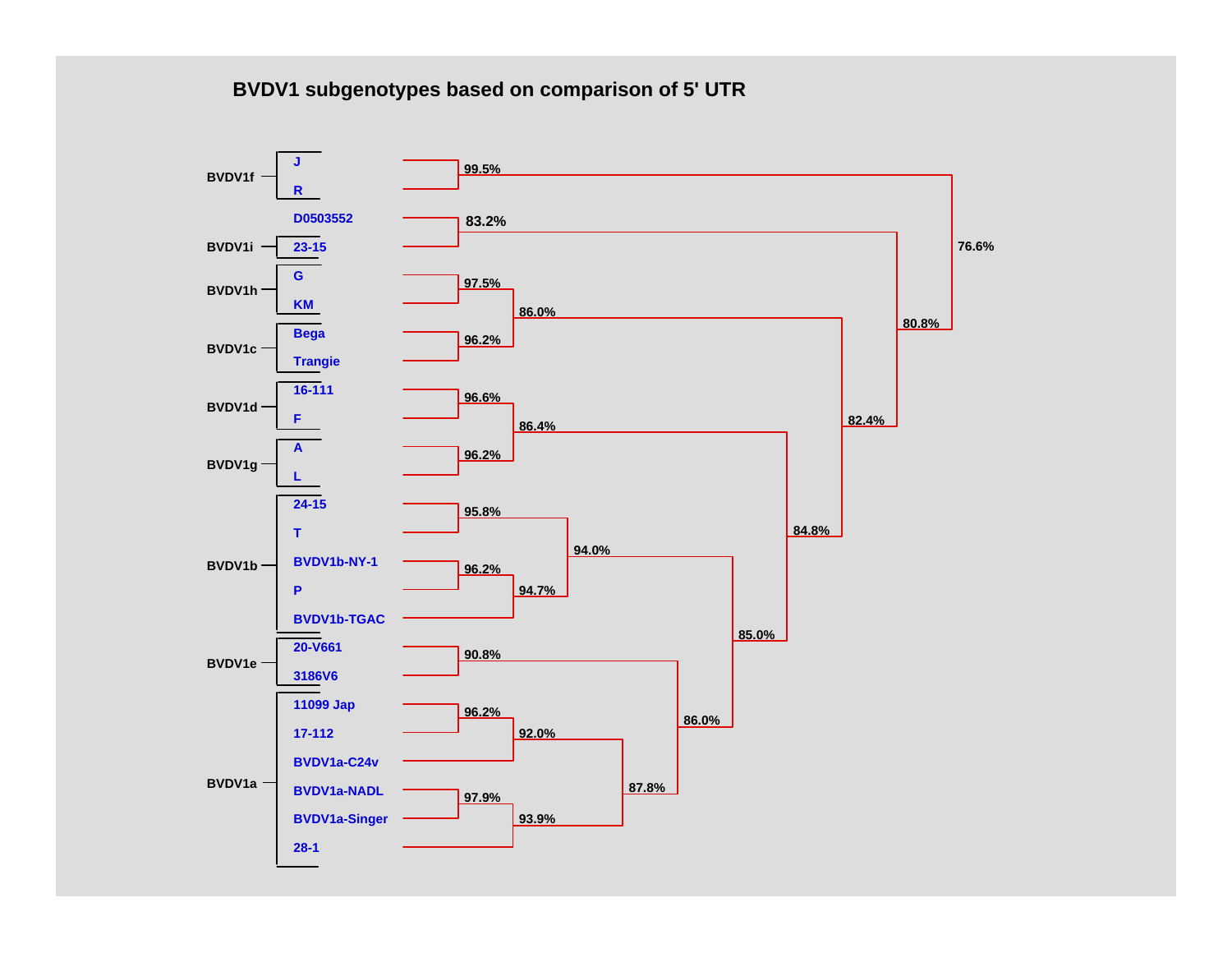## Epidemiological Follow-up:

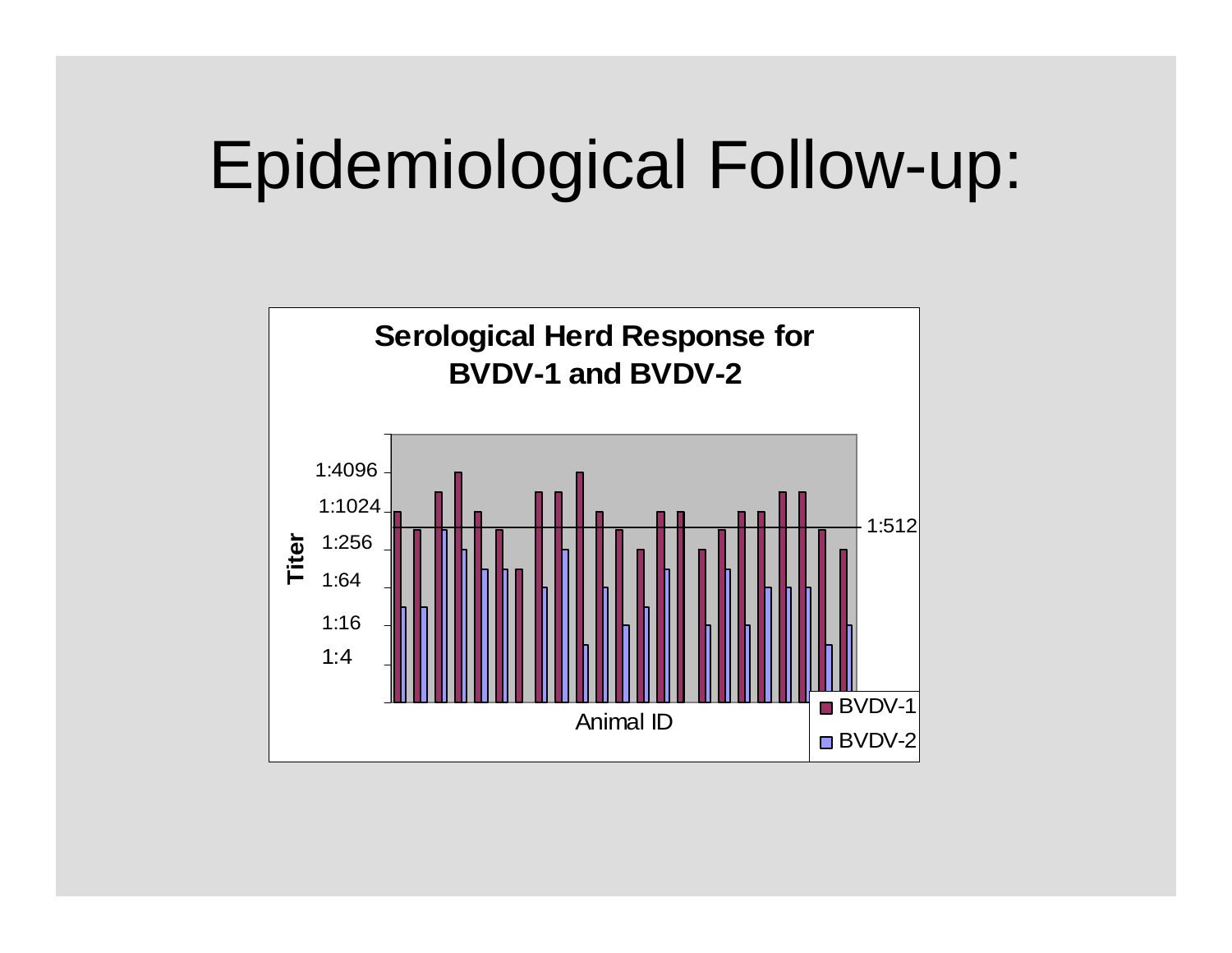## Conclusions

1. New BVDV-1 subgenotype found

- Epidemiological follow up
- Spontaneous event?
- 2. Be cautious with a diagnostic assay for RNA viruses
	- Agarose gel
	- Sequence Analysis